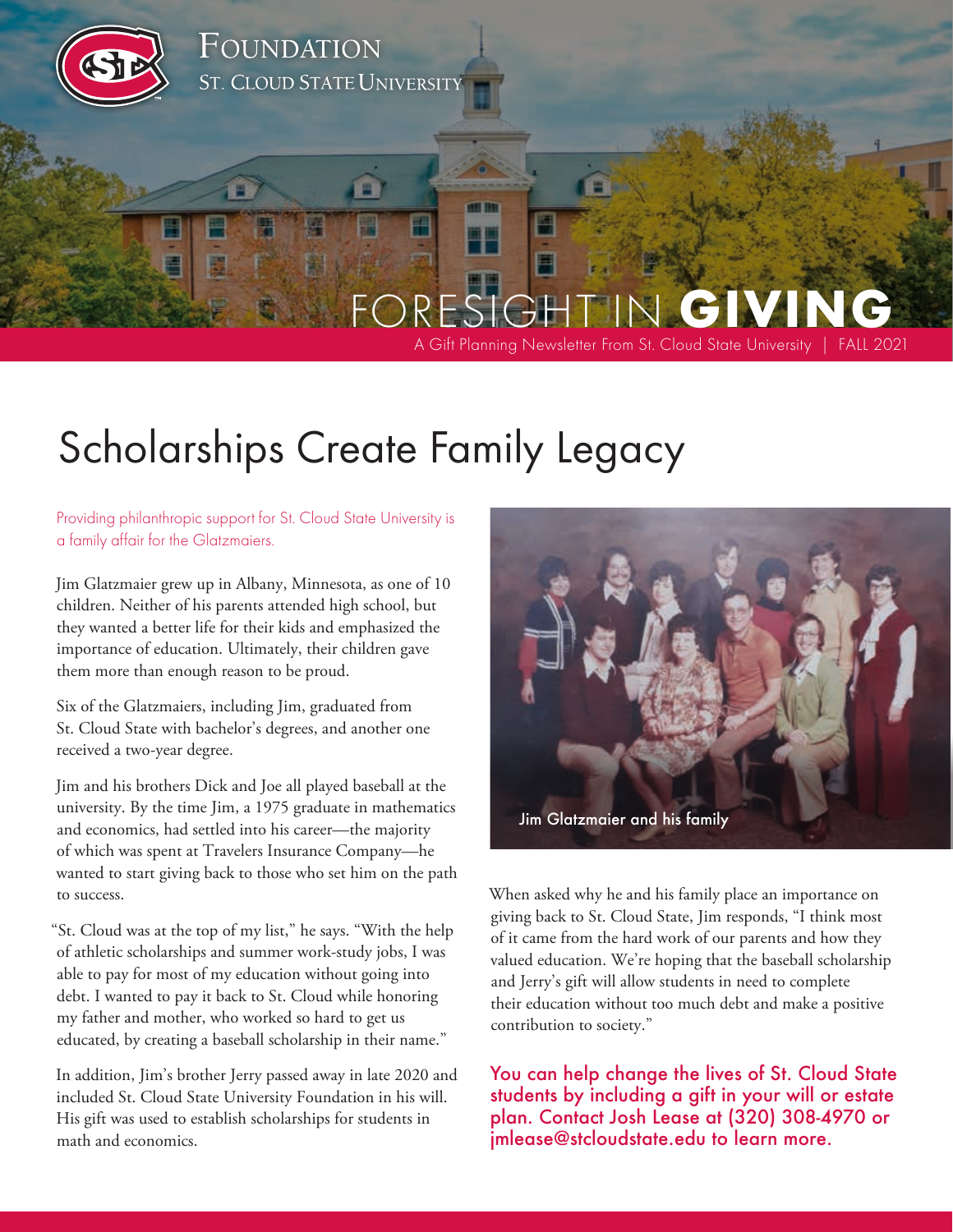# Reflect Your Values Through Your Will

## **3 Conversations to Consider Before Making a Gift in Your Estate Plan**

Your will is your legacy. It dictates how you will be remembered and can be created to reflect your values. That's why, no matter your age or wealth status, you should be sure to take time to consider this important document this year.

For example, there's an easy way for you to continue supporting our students without giving anything today: by including a gift to the St. Cloud State University Foundation in your will.

### Advantages of a Gift in Your Will

- **Simplicity.** As little as one sentence in your will or living trust is all that is needed to complete your gift.
- **Flexibility.** Until your will or trust goes into effect, you are free to alter your plans as needed to reflect life's changes.
- **Versatility.** You can give a specific item, an amount of money, a gift contingent upon certain events or a percentage of your estate.

### Here's How It Works

Your estate planning attorney can help you structure a gift so your loved ones will be taken care of first after you're

gone. They will include special language in the will or living trust you create, or add it to existing documents through an amendment called a codicil.

### A Gift in Your Estate Plan Is Right for You If…

- You want to make sure your support of St. Cloud State students continues after your lifetime.
- You want to balance your generosity to us with an assurance that loved ones are taken care of first.
- You want to maintain the flexibility to change your mind about your gift at any time.

### Take the Next Step

We are happy to help you get started and can provide sample language your attorney can use to make your gift. Please contact Josh Lease for no-obligation help.

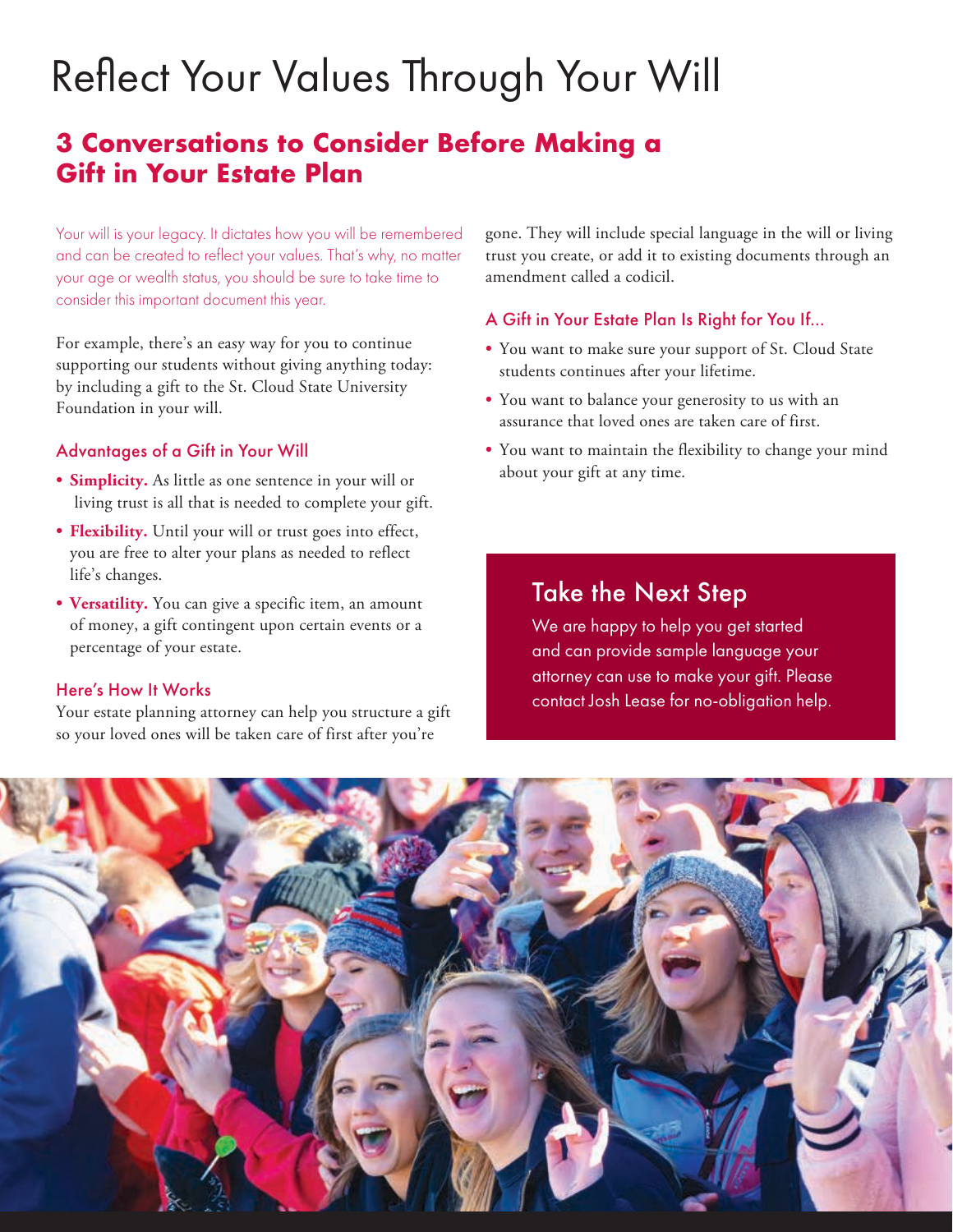# The Essential Checklist **4 Estate Planning Must-Haves**

You don't have to be an expert to create a successful estate plan. All you need are four essential documents. Our team has helped friends like you use their estate plans to further their support of St. Cloud State University. We'd be honored to help you, too.

 $\mathbf 1$ 

### **Last will and testament and/or trust—**

- Controls how your assets, such as money and property, are distributed after your lifetime. Without a will, the state you live in decides what happens to your assets. Trusts allow you to make special arrangements for the management of your assets for yourself and others, such as sheltering assets for a surviving spouse or benefiting heirs or your favorite nonprofits.
- **Durable power of attorney for finances—**Names a person who will have the legal right to handle financial matters on your behalf if you are unable to do so.
- **Durable power of attorney for health**  3 **care—**Also known as a health care proxy, this document addresses all medical treatment. It names one or more individuals you trust to make medical decisions on your behalf if you are incapacitated.
	- **Living will/advance directive—** Documents your wishes regarding life-sustaining care.

### We're Here to Help

Let us partner with you in your planning process. Contact Josh Lease at (320) 308-4970 or jmlease@stcloudstate.edu with any questions. We are happy to help.



### **FREE RESOURCE**

Because you're an important part of our work, we want to give you a tool that can help you organize your assets and plan ahead. Use the enclosed card to request your copy of *Know Your Worth* and see the three essential steps for creating your estate plan.